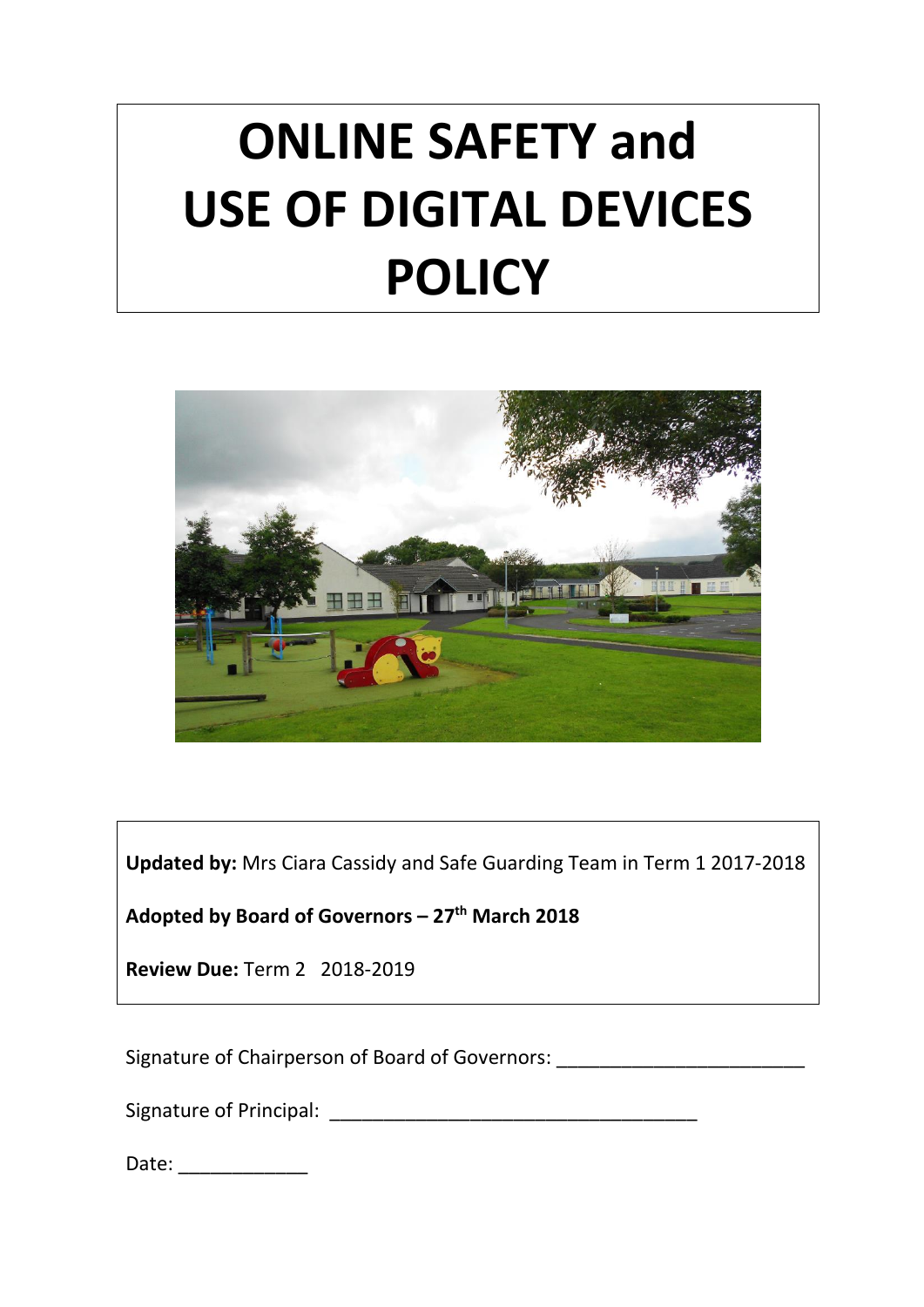# St. Brigid's Primary School, Tirkane / Bunscoil Naomh Bríd

## **1. INTRODUCTION**

Boards of Governors have a duty to safeguard and promote the welfare of pupils (Article 17 of the Education and Libraries (Northern Ireland) Order 2003). It is also the duty of the Board of Governors to determine the measures to be taken at a school to protect pupils from abuse (Article 18 of the Education and Libraries (Northern Ireland) Order 2003 refers). In the exercise of those duties, Boards of Governors must ensure that their schools have a policy on the safe, healthy, acceptable and effective use of the Internet and other digital technology tools. They must also actively promote safe and acceptable working practices for all staff and pupils: these will serve to reassure parents and guardians.

This E-Safety and use of mobile digital devices policy contains policies in relation to use of the internet, use of mobile digital devices and use of digital/photographic images of children. It is largely based on DENI Circular 2016/27 *"Online Safety" and DENI Circular 2016/26 "Effective Educational Uses of Mobile Digital Devices."* It should also be read in conjunction with the School's Child Protection, Positive Behaviour, Special Educational Needs and Anti-Bullying policies.

# **2.** *E-SAFETY AND USE OF MOBILE DIGITAL DEVICES POLICY*

The Internet and other digital technologies are very powerful resources which can enhance and potentially transform teaching and learning when used effectively and appropriately. The Internet is an essential element of 21<sup>st</sup> century life for education, business and social interaction. Our school provides pupils with opportunities to use the excellent resources on the Internet, along with developing the skills necessary to access, analyse and evaluate them.

The DENI circular 2016/27 states that:

*"We want pupils to have the opportunity to avail of all the positive benefits that come from learning, exploring and connecting with each other online. However, in doing so, they need to know how to protect themselves."*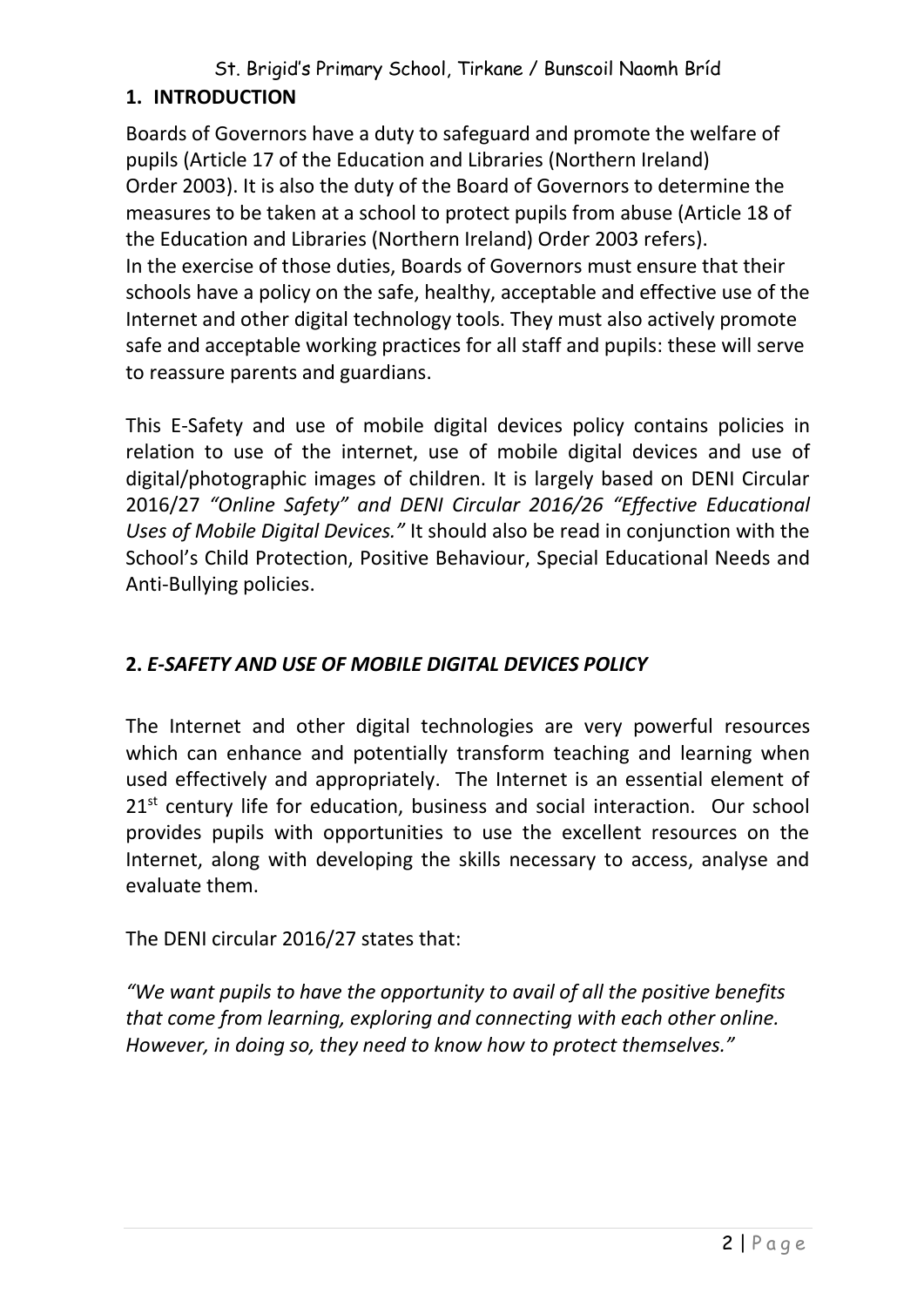The DENI circular 2016/26 states that:

*"The pervasiveness of mobile digital devices (such as tablet computers and smart phones) in schools provides both educational opportunities (for learners and teachers alike) as well as management challenges which are different from those afforded by desktop and laptop computers."* 

This document sets out the policy and practices for the safe and effective use of the Internet and effective educational uses of mobile digital devices in St. Brigid's Primary School, Tirkane / Bunscoil Naomh Bríd. The policy has been drawn up by the staff of the school under the leadership of the ICT Coordinator and members of the Safe Guarding Team. It has been approved by the Board of Governors and is available to all parents via the school website and as a hard copy, if requested.

The policy and its implementation will be reviewed **annually**.

#### **3. C2K**

Classroom 2000 (C2k) is the project responsible for the provision of an information and communications technology (ICT) managed service to all schools in Northern Ireland. It provides a safety service which should ensure educational use of resources is safe and secure, while protecting users and systems from abuse.

#### **When using desktops and laptops**

Some of these safety services include:

- o Providing all users with a unique user name and password
- o Tracking and recording all online activity using the unique user names and passwords
- o Scanning all C2k email and attachments for inappropriate content and viruses Filters access to web sites
- o Providing appropriate curriculum software.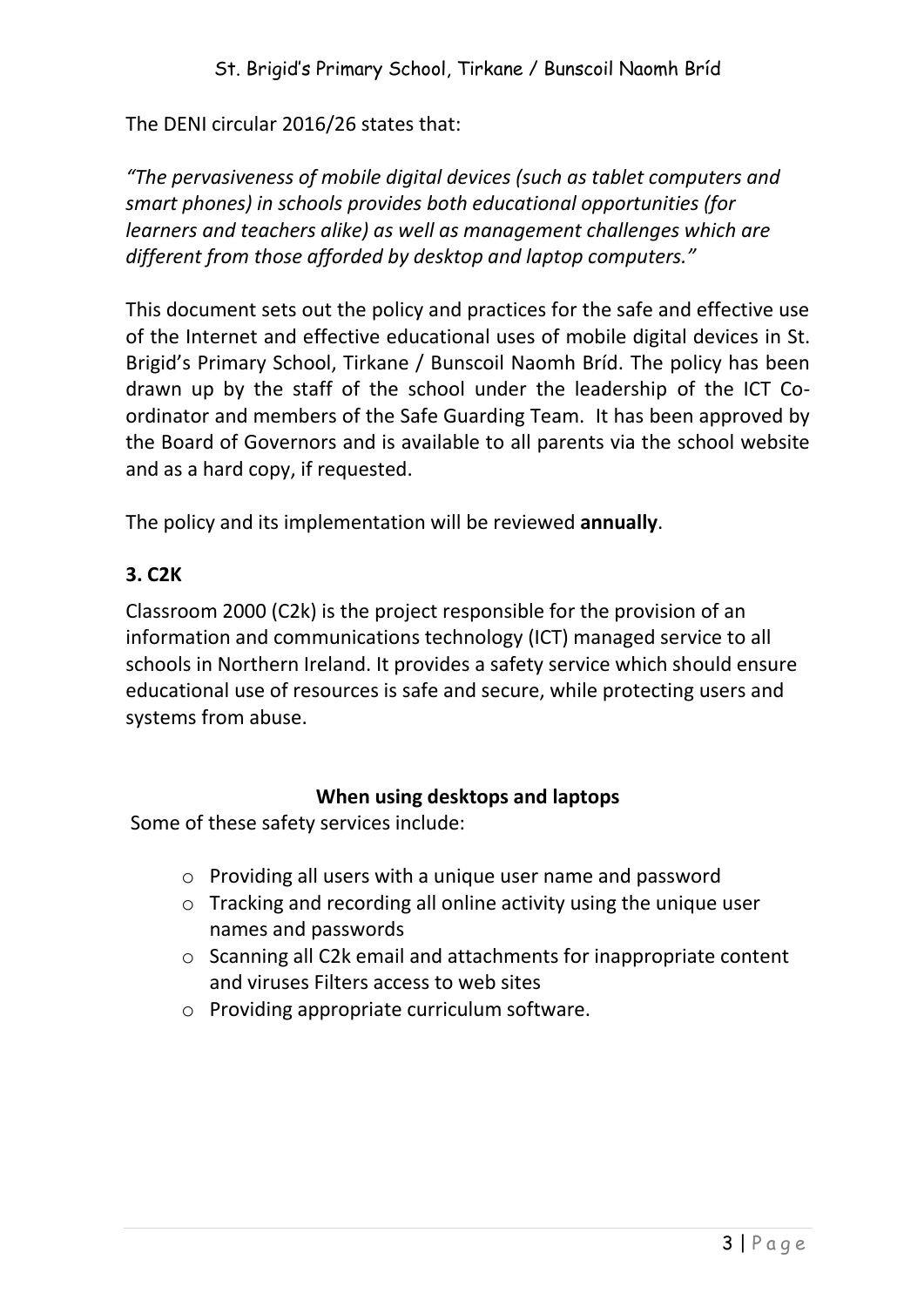#### **When using IPads and other mobile digital devices**

Due to IPads no longer being compatible with C2K Guest Trusted, pupils and staff will use C2K Open Guest wireless. Although still managed by C2K, the filtering of C2K Open Guest is not as high as that of C2K Guest Trusted.

In C2K Open Guest:

- There is no unique login, meaning that staff and pupils have access to the same filtering policy.
- Sites categorised under the Internet Advanced Security Group (e.g. Shopping) and Internet Streaming Security Group (e.g. Youtube and BBC iPlayer) are fully available.
- Sites categorised under Internet Social Networking group are partially available (e.g. Twitter and LinkedIn are available). Facebook remains unavailable.
- All other sites blocked under C2K Guest trusted remain blocked under Open Guest
- While C2K have put in place some measures to mitigate against the risk in terms of Google and Bing search engines, there remains an element of risk of inappropriate search results being viewed. Therefore, special measures will be put in place (identified in Code of Practice) when using C2K Open Guest.

## **4. Code of Safe Practice**

When using the Internet, email systems and digital technologies, all users must comply with all relevant legislation on copyright, property theft, libel, fraud, discrimination and obscenity. We have a Code of Safe Practice for pupils **(Appendix 1)** and staff **(Appendix 2)** containing e-Safety Rules which makes explicit to all users what is safe and acceptable and what is not.

The scope of the Code covers fixed and mobile Internet; school PCs, laptops, mobile digital devices and digital photographic and video equipment. It should also be noted that the use of devices owned personally by staff and pupils but brought onto school premises (such as mobile phones and digital devices) are subject to the same requirements as technology provided by the school.

The ICT Co-ordinator, the Principal/Senior Leadership Team and the Board of Governors will monitor the effectiveness of the Code of Practice, particularly in the light of new developments in technology.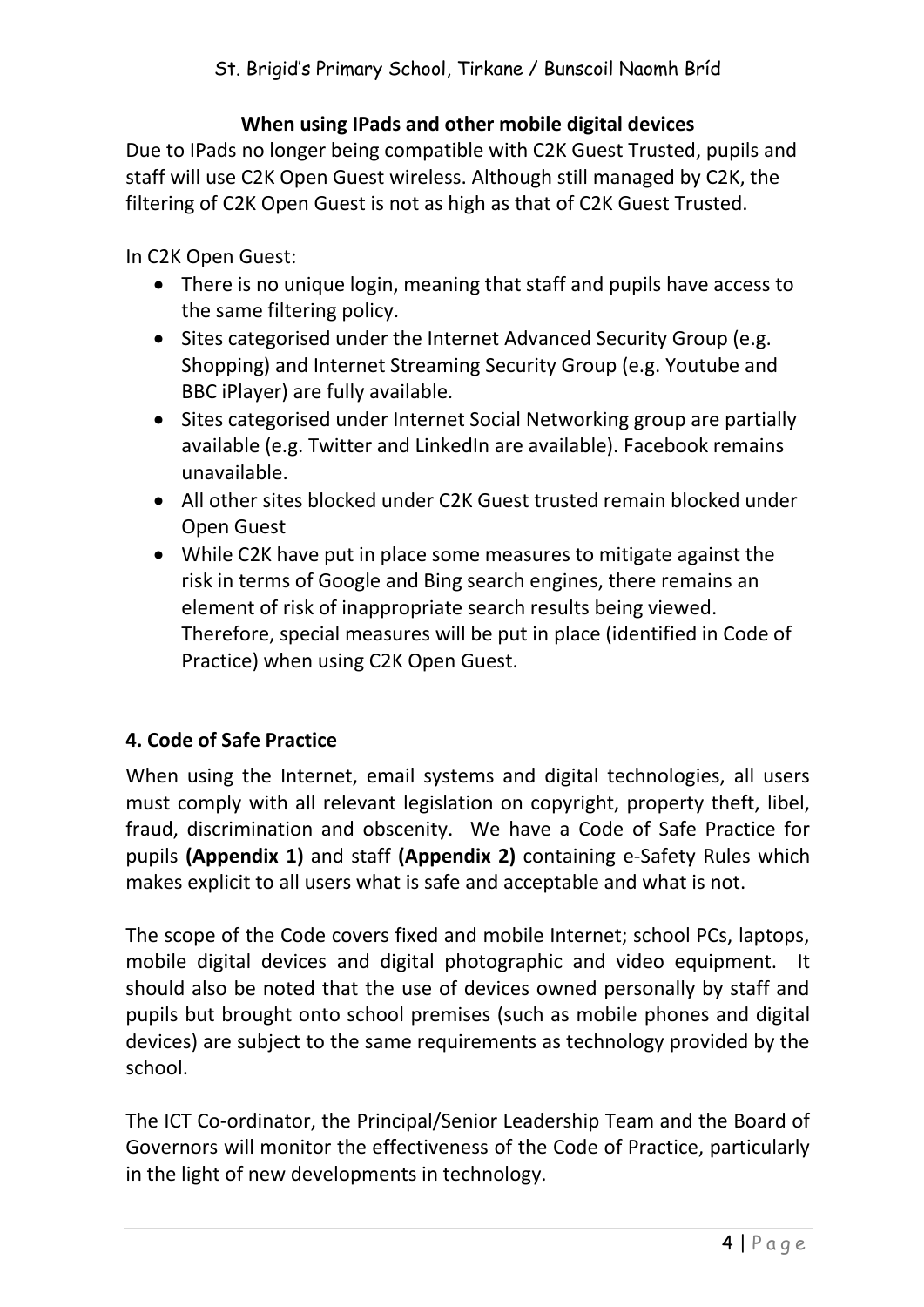#### **Code of Safe Practice for Pupils**

A parental/carer consent letter **(Appendix 3)** accompanied by the code of practice for pupils is sent out annually to parents/carers and this consent must be obtained before the pupil accesses the internet.

In addition, the following key measures have been adopted by St. Brigid's Primary School, Tirkane / Bunscoil Naomh Bríd to ensure our pupils do not access any inappropriate material:

- o The school's Online-Safety code of practice for Use of the Internet and other digital devices is made explicit to all pupils and Online-Safety guidelines are displayed prominently throughout the school;
- o Our Code of Practice is reviewed each school year and signed by pupils/parents;
- o Pupils using the Internet will normally be working in highly-visible areas of the school;
- o All online activity is for appropriate educational purposes and is supervised, where possible;
- o Pupils will, where possible, use sites pre-selected by the teacher and appropriate to their age group;
- o Pupils are regularly educated about online safety and online safety messages are integrated across the curriculum for pupils in all Key Stages.

When using C2K Open Guest on mobile digital devices:

- o Pupils will only use the devices for set tasks during lessons. The devices will not be available to them during play times.
- o When using I pads, pupils will use QR codes (when available) to access internet sites for images and research.

It should be accepted, that however rigorous these measures may be, they can never be 100% effective. Neither the school nor C2K can accept liability under such circumstances.

During school hours pupils are forbidden to play computer games or access social networking sites such as Facebook, Twitter etc.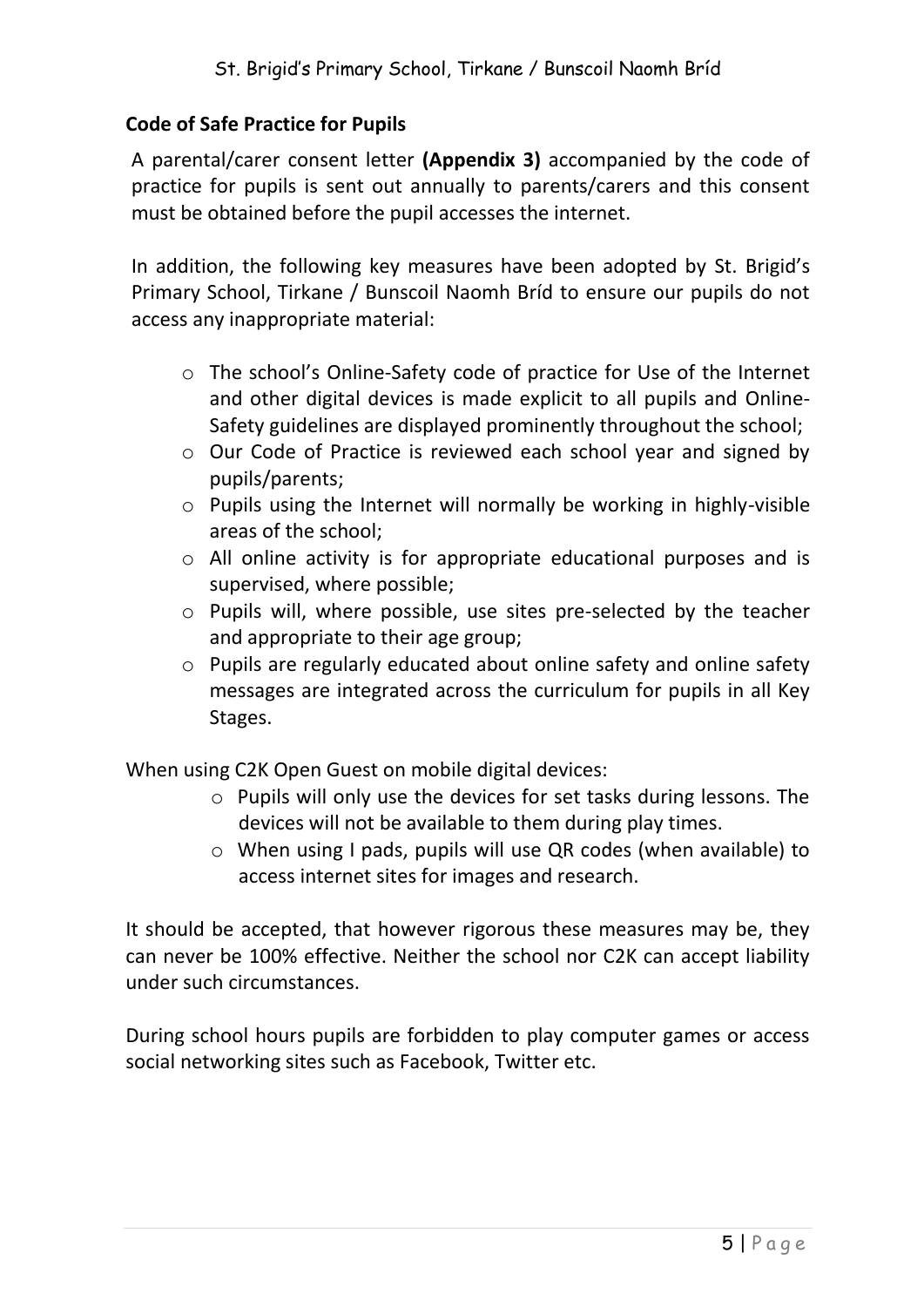#### **Use of Mobile Phones and other digital devices**

It is school policy to prohibit the use by pupils of mobile phones or other digital devices while on our school premises, grounds or on day trips or activities e.g. school swimming.

- 1. St. Brigid's Primary School, Tirkane / Bunscoil Naomh Bríd advises all parents/carers that pupils are not permitted to bring mobile phones and other digital devices to school on the grounds that they are valuable and may be damaged, lost or stolen. School staff can accept no responsibility for equipment which is lost, damaged or stolen in school whilst in the possession of any pupil.
	- 2. If a pupil is found by a member of staff to be using a mobile phone or other digital device for any purpose, the device will be confiscated from the pupil and must be collected by the parent.
	- 3. Inappropriate use of mobile phones or other digital devices will be regarded as a breach of discipline and will invoke the School's Disciplinary Procedures.
	- 3. Pupils and parents are reminded that in cases of an emergency, the school landline telephone number **028 79643346** remains the appropriate point of contact.

#### **Sanctions**

Incidents of technology misuse which arise will be dealt with in accordance with the school's Discipline/Behaviour Policy. Minor incidents will be dealt with by the class teacher, more serious incidents will be dealt with by the ICT Coordinator or Principal and may result in a temporary or permanent ban on Internet use. Incidents involving child protection issues will be dealt with in accordance with the school's child protection policy.

#### **Code of Practice for Staff**

Staff have agreed to the following Code of Safe Practice.

 Where possible, pupils accessing the Internet and using digital devices should be supervised by an adult at all times.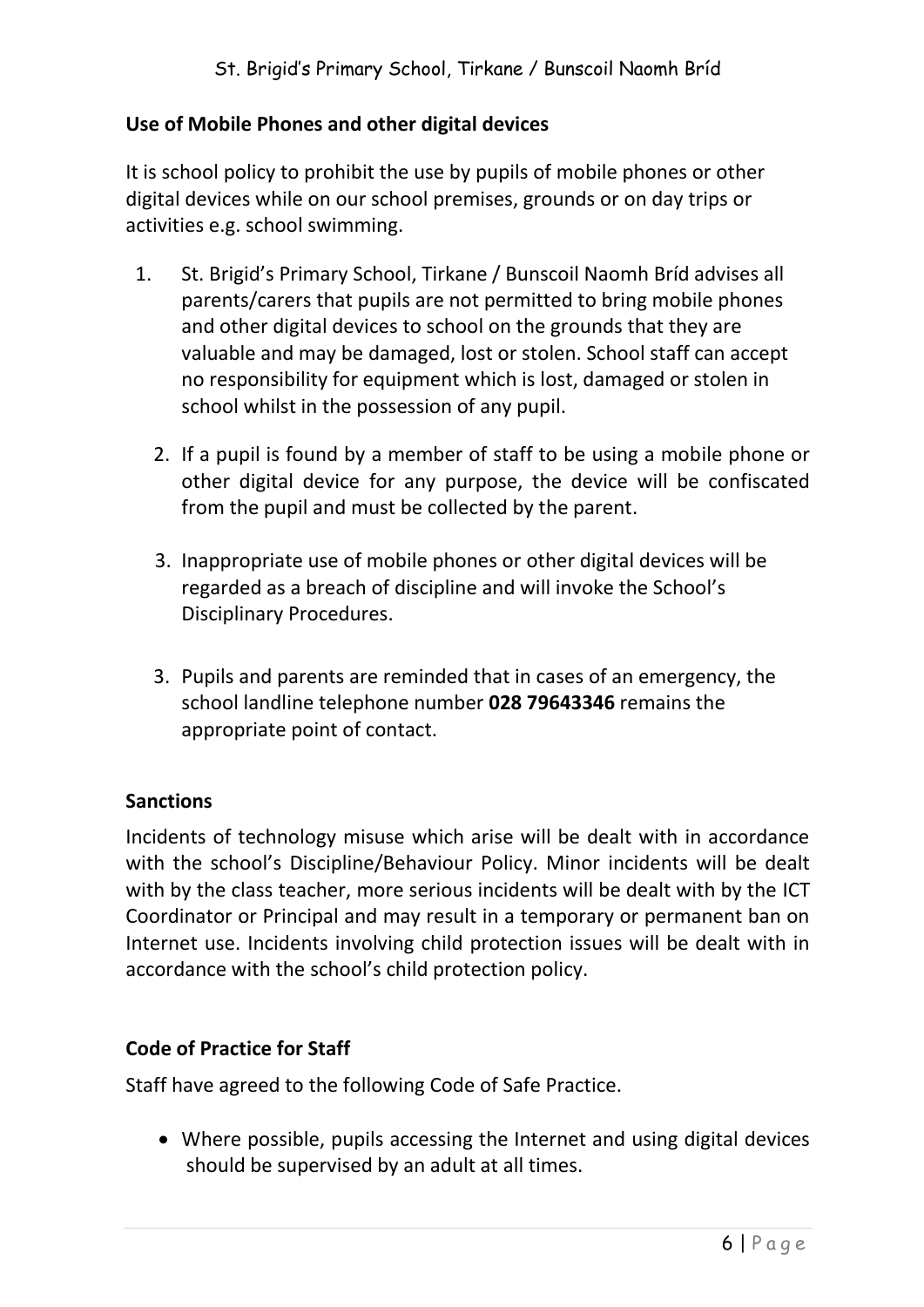- Staff will make pupils aware of the rules for the safe and effective use of the Internet and digital devices. These are displayed in classrooms and discussed with pupils.
- All pupils using the Internet have written permission from their parents.
- Deliberate or accidental access to inappropriate materials or any other breaches of the school code of practice should be reported immediately to the Principal/ICT Co-ordinator.
- In the interests of system security, staff passwords should only be shared with the network manager.
- Teachers are aware that the C2K system tracks all Internet use and records the sites visited. The system also logs emails and messages sent and received by individual users.
- Teachers should be aware of copyright and intellectual property rights and should be careful not to download or use any materials which are in breach of these.
- Photographs of pupils should always be taken with a school camera or school device and images should be stored on a centralised area on the school network, accessible only to teaching staff, classroom assistants or under supervision for pupil work. (see Digital/Photographic Images Policy)
- Staff should not use their personal digital devices in class. Mobile phones should be on silent mode, stored out of sight from pupils and only used out of teaching hours.
- School systems may not be used for unauthorised commercial transactions.

## **5. Online-Safety Awareness**

In St. Brigid's Primary School, Tirkane / Bunscoil Naomh Bríd we believe that, alongside having a written e-Safety policy and code of practice, it is essential to educate all users in the safe and effective use of the Internet and other forms of digital communication. We see education in appropriate, effective and safe use as an **essential** element of the school curriculum. This education is important for staff, parents and pupils.

## **Online-Safety Awareness for pupils**

Rules for the Acceptable Use of the Internet and digital devices are discussed with all pupils and are prominently displayed in classrooms. In addition to this, pupils are made aware of Internet Safety through structured lessons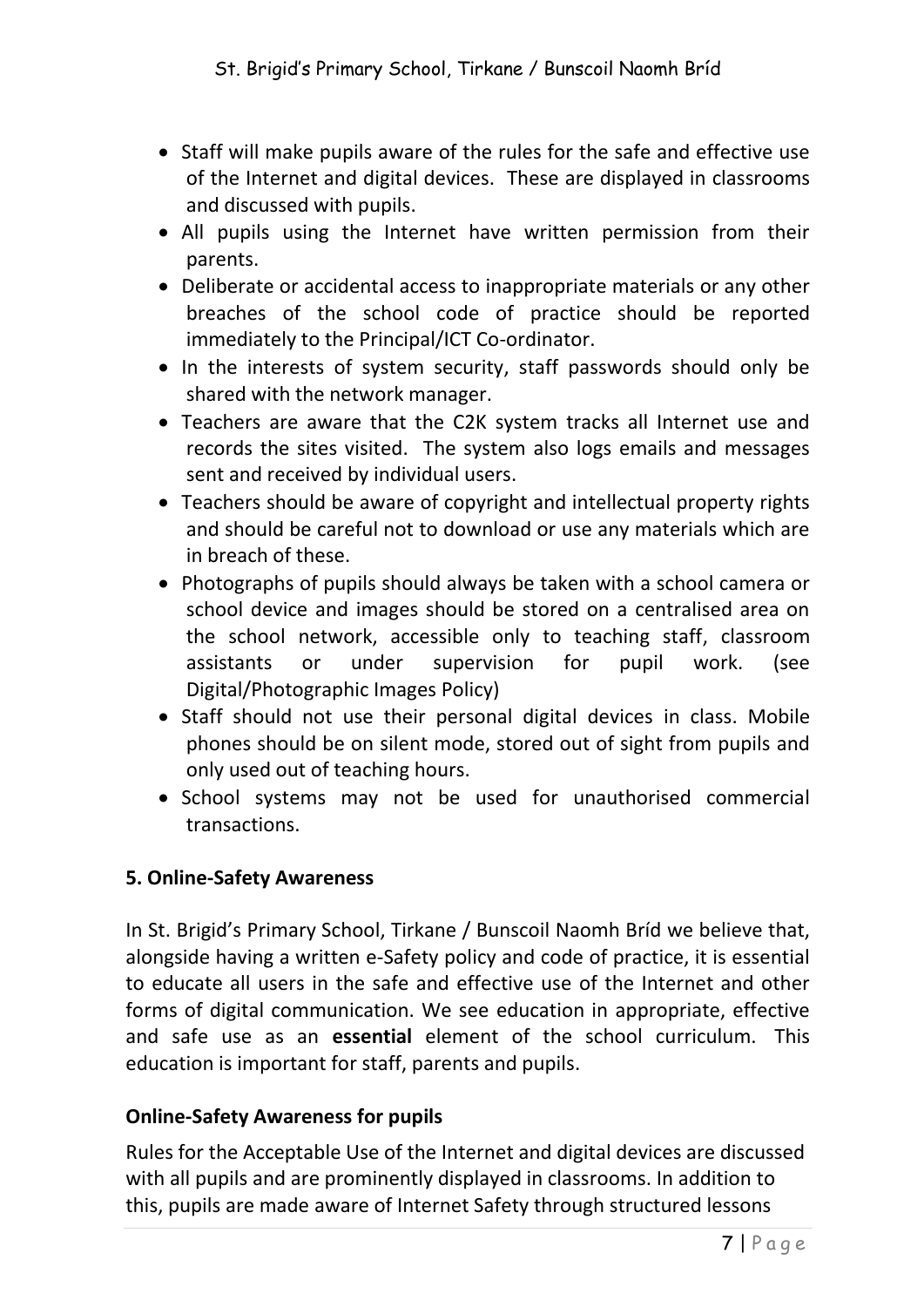St. Brigid's Primary School, Tirkane / Bunscoil Naomh Bríd during Internet Safety Day and also by visits from outside agencies. There are various pupil resources available such as:

[KidSMART](http://www.kidsmart.org.uk/awards.aspx) [Know IT All for Schools](http://www.childnet-int.org/kia/schools/) **[ThinkUKnow](http://www.thinkuknow.co.uk/)** Childnet's [Sorted website](http://www.childnet-int.org/sorted/)

External agencies such as NSPCC may be invited in to promote internet safety for pupils.

## **Online-Safety Awareness for staff**

The ICT Co-ordinator keeps informed and updated on issues relating to Internet Safety and attends regular courses. This training is disseminated to all teaching staff, classroom assistants and supervisory assistants as required.

**The Child Exploitation and Online Protection Centre (CEOP)** runs regular one-day courses for teachers in Northern Ireland. These are advertised directly to schools. Teachers can download lesson plans, teaching activities and pupils' worksheets by registering with the [Thinkuknow website.](http://thinkuknow.co.uk/)

## **Internet Safety Awareness for parents**

The Online-Safety and use of digital devices policy is made available to parents and the Pupil Code of Conduct is sent home at the start of each school year for parental signature. Additional advice for parents with internet access at home also accompanies this letter **(Appendix 4).** 

# **6. Health and Safety**

In St. Brigid's Primary School, Tirkane / Bunscoil Naomh Bríd we have attempted, in so far as possible, to ensure a safe working environment for pupils and staff using ICT resources, both in classrooms and in shared areas, which has been designed in accordance with health and safety guidelines. Pupils are supervised at all times when Interactive Whiteboards are being used. Guidance is also issued to pupils in relation to the safe use of computers, digital devices and interactive whiteboards.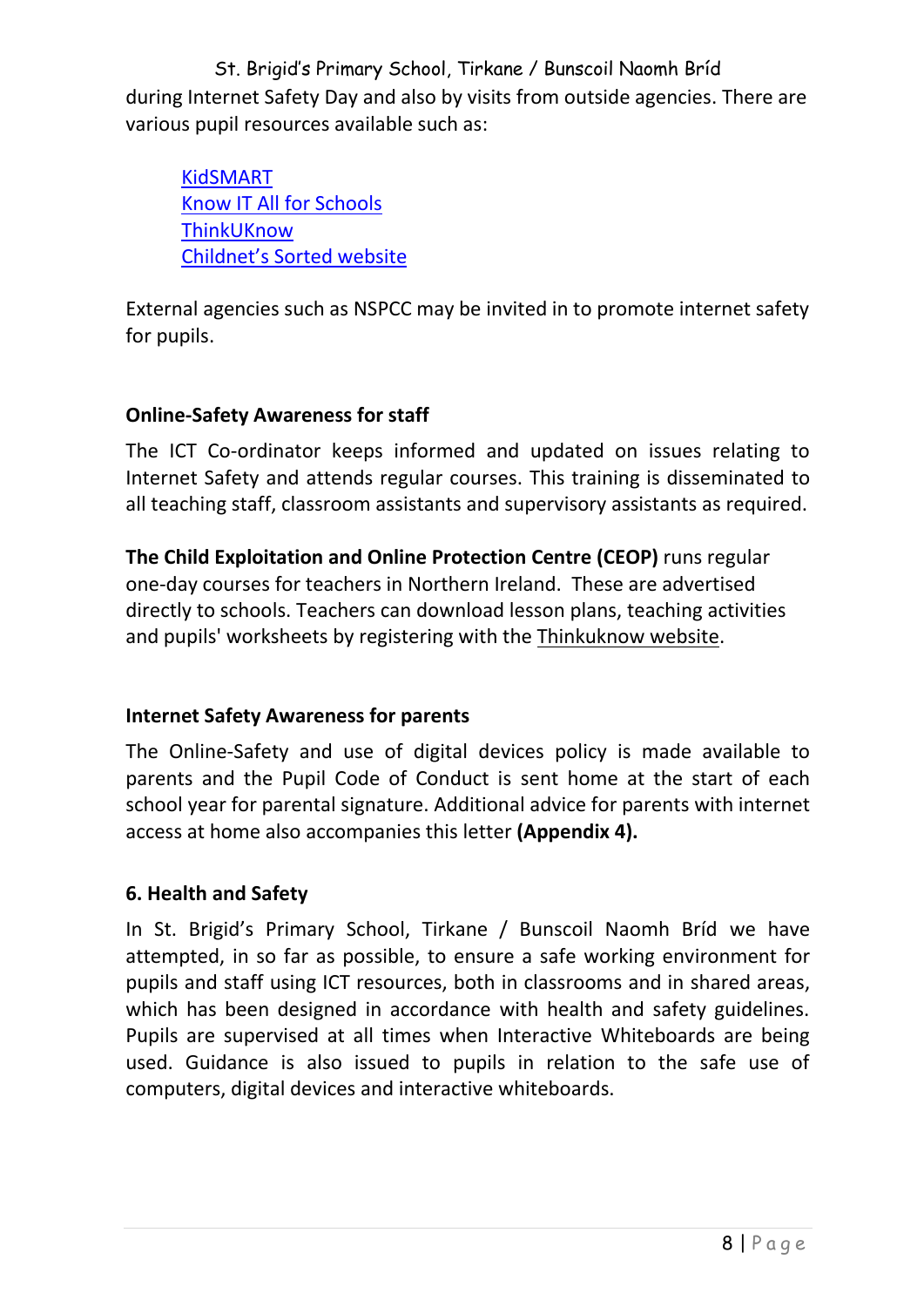## **7. School Web Site**

The school web site is used to celebrate pupils' work, promote the school and provide information. Staff will ensure that the website reflects the school's ethos, that information is accurate and well presented and that personal security is not compromised.

As the school's Web site can be accessed by anyone on the Internet, the school has to be very careful to safeguard the interests of its pupils and staff.

The following rules apply.

- The point of contact on the Web site should be the school address, school e-mail and telephone number. Staff or pupils' home information will not be published.
- Web site photographs that include pupils will be selected carefully and group photos are used where possible with general labels and captions.
- Written permission from parents or carers will be obtained before photographs of pupils are published on the school Web site.
- Pupils' full names will not be used in association with photographs.
- The Principal/ICT Coordinator will take overall editorial responsibility and ensure that content is accurate and appropriate.
- The copyright of all material must be held by the school, or be attributed to the owner where permission to reproduce has been obtained.
- All content included on the website is edited for accuracy and suitability in English and Irish

#### **8. Social Software**

This is a generic term for community networks, chatrooms, instant messenger systems, online journals, social networks and blogs (personal web journals). Social environments enable any community to share resources and ideas amongst users. Such software allows users to exchange resources, ideas, pictures and video. Examples of social software used in St. Brigid's Primary School / Bunscoil Naomh Bríd are Fronter, Collaborate, Scratch and Microsoft Office 365.

The majority of activity in these on-line social sites usually causes no concern. When using desktops and laptops, C2k filters out these social networking sites and blocks attempts to circumvent their filters leaving it relatively safe in the school environment. Careful monitoring needs to take place when pupils are using C2K Open Guest on mobile digital devices in order to ensure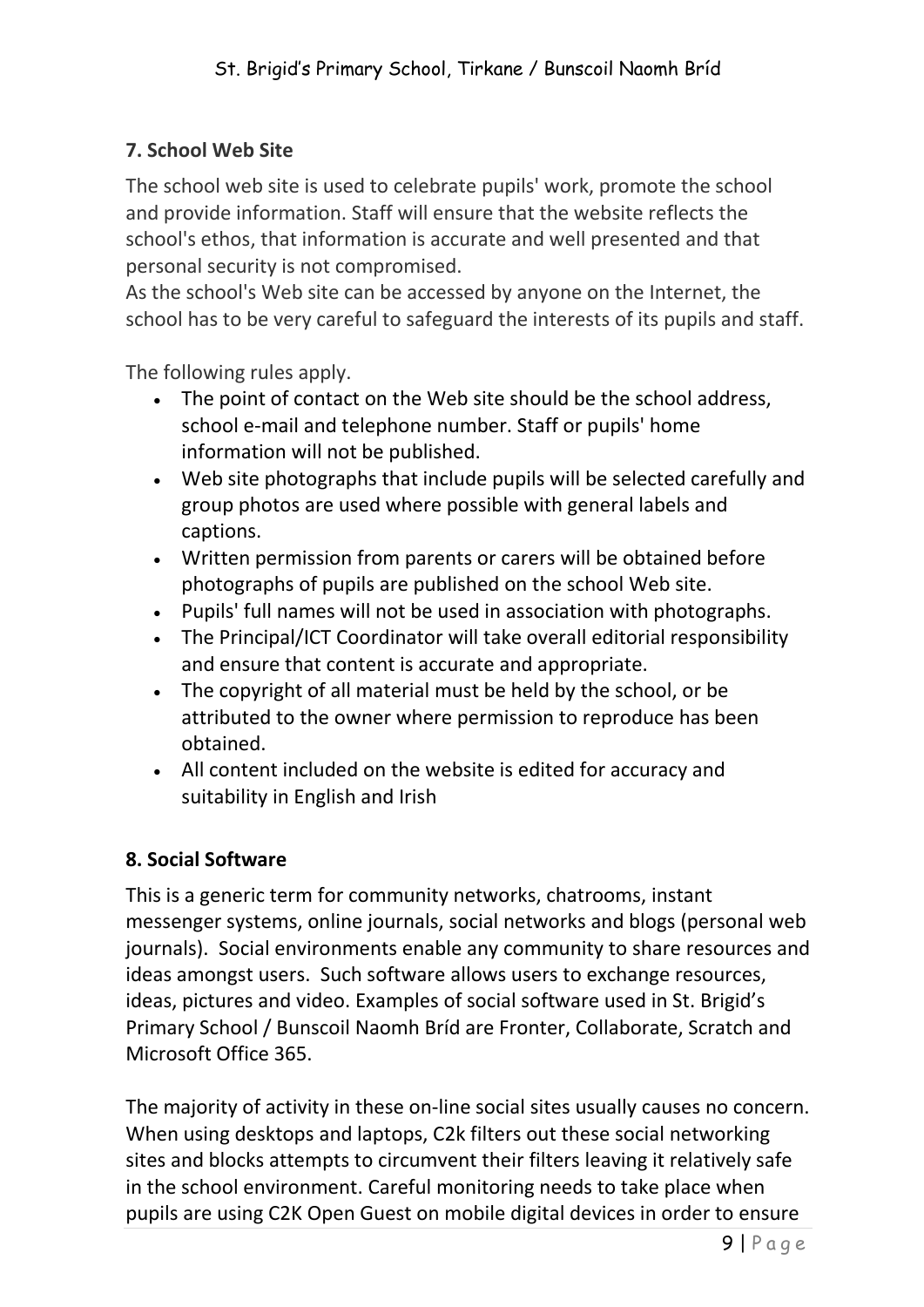St. Brigid's Primary School, Tirkane / Bunscoil Naomh Bríd that inappropriate social networking sites are not accessed. Concerns in relation to inappropriate activities would tend to come from use outside the school environment.

We regard the education of pupils on the safe and responsible use of social software as vitally important and this is addressed through our Internet Safety Education for pupils.

Instances of cyber bullying of pupils or staff will be regarded as very serious offences and dealt with according to the school's discipline policy and child protection procedures.

Pupils are aware that any misuse of mobile phones/websites/email should be reported to a member of staff immediately.

## **Points for Children to Consider:**

#### **Follow these SMART TIPS**

**S**afe – Never give your personal information online! Keep your name,

address, mobile phone number and password private – it's like giving out the keys to your home.

**M**eeting someone you have met online can be dangerous. Only do so with your parents' or carers' permission and only when they are present.

**A**ccept – Never open files, pictures or texts from people you don't know. They may contain viruses or nasty messages.

**R**eliable – information on the internet may not be true. Always check what you have read with an adult.

**T**ell your parent or carer if someone or something makes you feel uncomfortable, or if you or someone else is being bullied online or by text.

**SMART TIPS** based on "Helping your parents be cool about the internet," produced by Northern Area Child Protection Committee.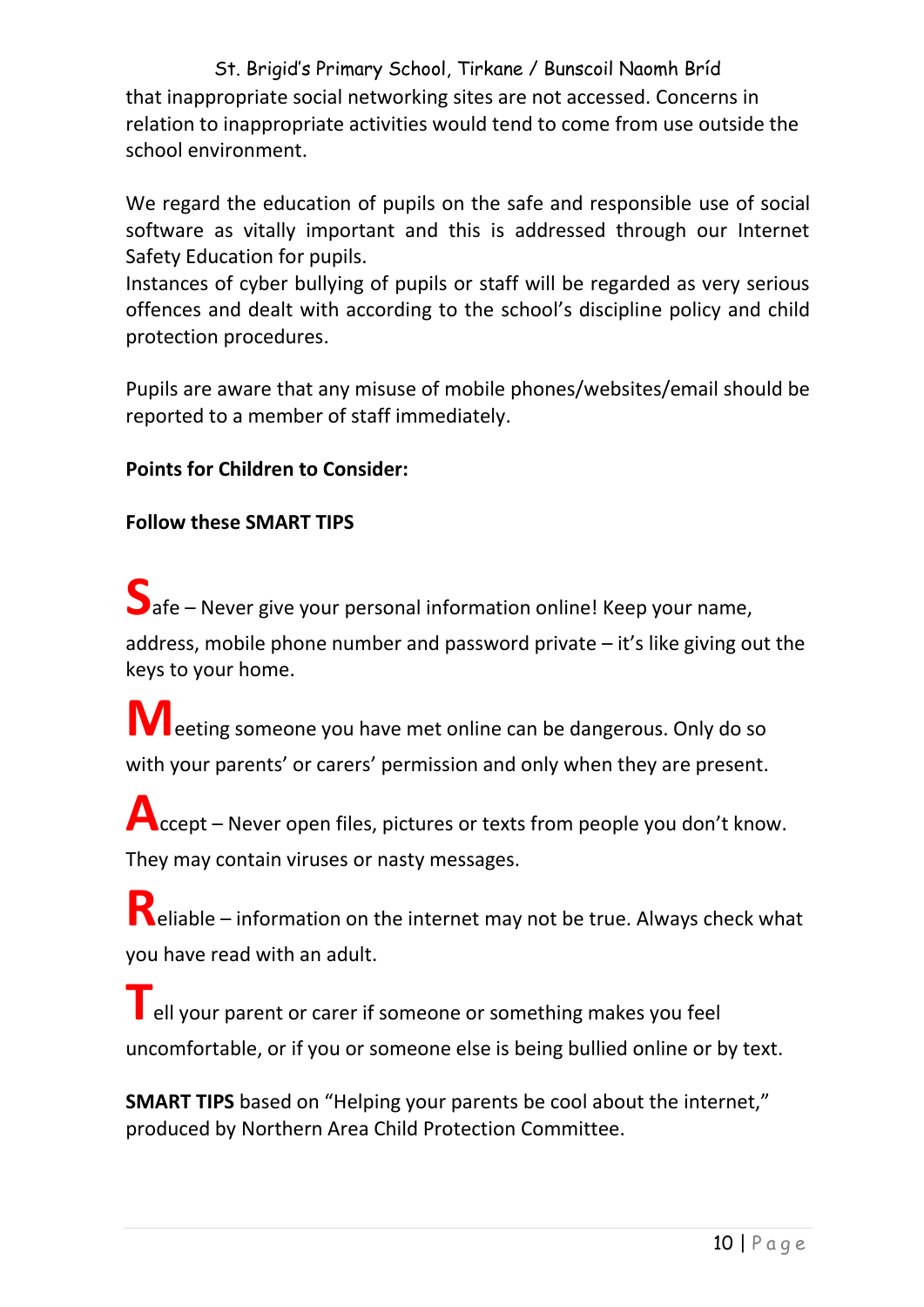Appendix 1

# **ICT Code of Safe Practice**

## **e-Safety and use of mobile digital devices rules**

- I will only use ICT in school for school purposes.
- I will only use my class e-mail address or my own school e-mail address when e-mailing.
- I will only open e-mail attachments from people I know, or who my teacher has approved.
- I will access the school C2k system with my login and password, which I will keep secret.
- I will only open/delete my own files.
- I will make sure that all ICT contact with other children and adults is responsible, polite and sensible.
- I will ask permission from a member of staff before using the internet
- I will not deliberately look for, save or send anything that could be unpleasant or nasty. If I accidentally find anything like this, I will tell my teacher immediately.
- I will not give out my own details such as my name, phone number or home address. I will not arrange to meet someone unless this is part of a school project approved by my teacher and a responsible adult comes with me.
- I will be responsible for my behaviour when using ICT because I know that these rules are to keep me safe.
- I will not bring my mobile phone or other personal digital devices into school
- I know that my use of ICT can be checked and that my parent/ carer contacted if a member of school staff is concerned about my e-Safety.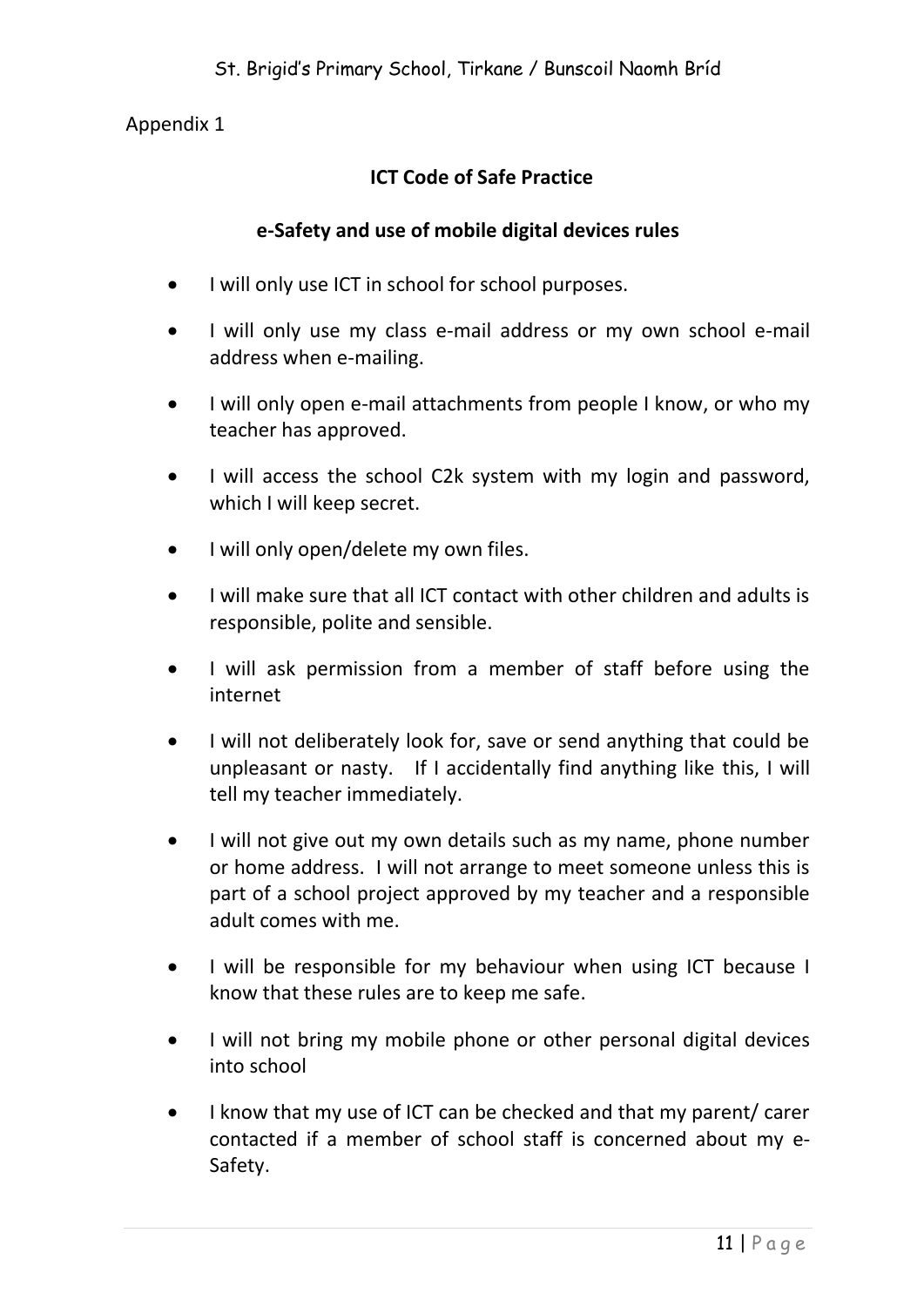## Appendix 2

## **ICT Code of Safe Practice for Staff e-Safety and use of digital devices Rules**

ICT (including data) and the related technologies such as e-mail, the internet and mobile devices are an expected part of our daily working life in school. This code of practice is designed to ensure that all staff are aware of their professional responsibilities when using any form of ICT. All staff are expected to agree to this code of practice and adhere at all times to its contents. Any concerns or clarification should be discussed with the school Online-Safety coordinator or the principal.

- $\triangleright$  I will only use the school's email / Internet / Intranet / Learning Platform and any related technologies for professional purposes or for uses deemed 'reasonable' by the Principal or Board of Governors.
- $\triangleright$  I will comply with the ICT system security and not disclose any passwords provided to me by the school or other related authorities
- $\geq$  I will ensure that all electronic communications with pupils and staff are compatible with my professional role.
- $\triangleright$  I will not give out my own personal details, such as mobile phone number and personal e-mail address, to pupils.
- $\triangleright$  I will only use the approved, C2k, secure e-mail system for any school business.
- $\triangleright$  I will ensure that personal data is kept secure and is used appropriately, whether in school, taken off the school premises or accessed remotely. Personal data can only be taken out of school or accessed remotely when authorised by the Principal or Board of Governors. Personal or sensitive data taken off site must be encrypted.
- $>$  I will not install any hardware of software without permission of the ICT Coordinator/principal
- $\triangleright$  I will not browse, download, upload or distribute any material that could be considered offensive, illegal or discriminatory.
- $\ge$  Images of pupils and/ or staff will only be taken, stored and used for professional purposes in line with school policy and with written consent of the parent, carer or staff member. Images will only be taken using school digital devices and will not be distributed outside the school network without the permission of the parent/ carer, member of staff or Principal.
- $\triangleright$  I will keep my mobile phone on silent mode and out of sight of pupils, only using it during break times or after teaching hours.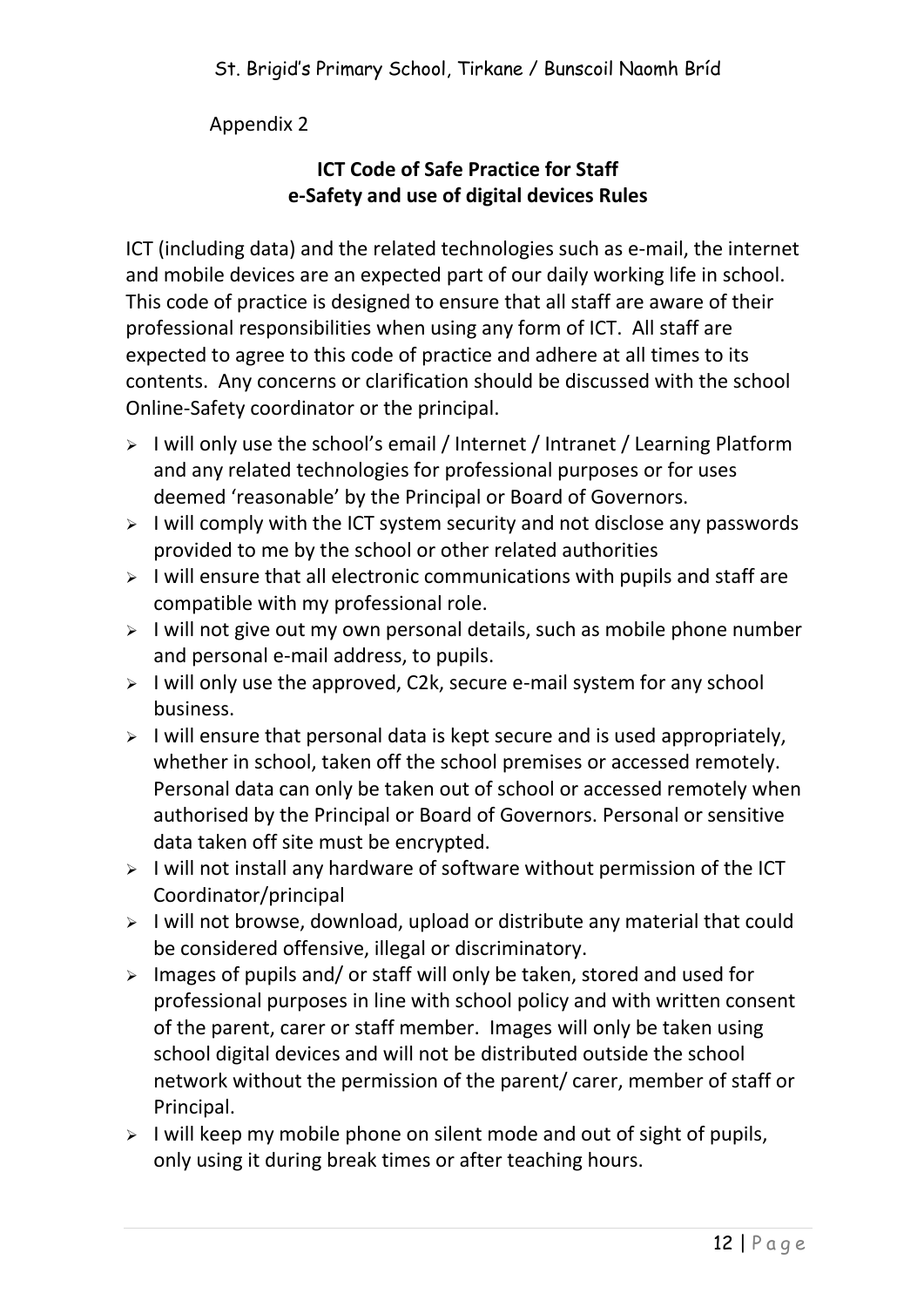St. Brigid's Primary School, Tirkane / Bunscoil Naomh Bríd

- $\triangleright$  I understand that all my use of the Internet and other related technologies can be monitored and logged and can be made available, on request, to my Principal.
- $\triangleright$  I will respect copyright and intellectual property rights.
- $\triangleright$  I will ensure that my online activity, both in school and outside school, will not bring my professional role into disrepute.
- $\triangleright$  I will support and promote the school's e-Safety and Data Security policies and help pupils to be safe and responsible in their use of ICT and related technologies.

#### **User Signature**

I agree to follow this code of practice and to support the safe and secure use of ICT throughout the school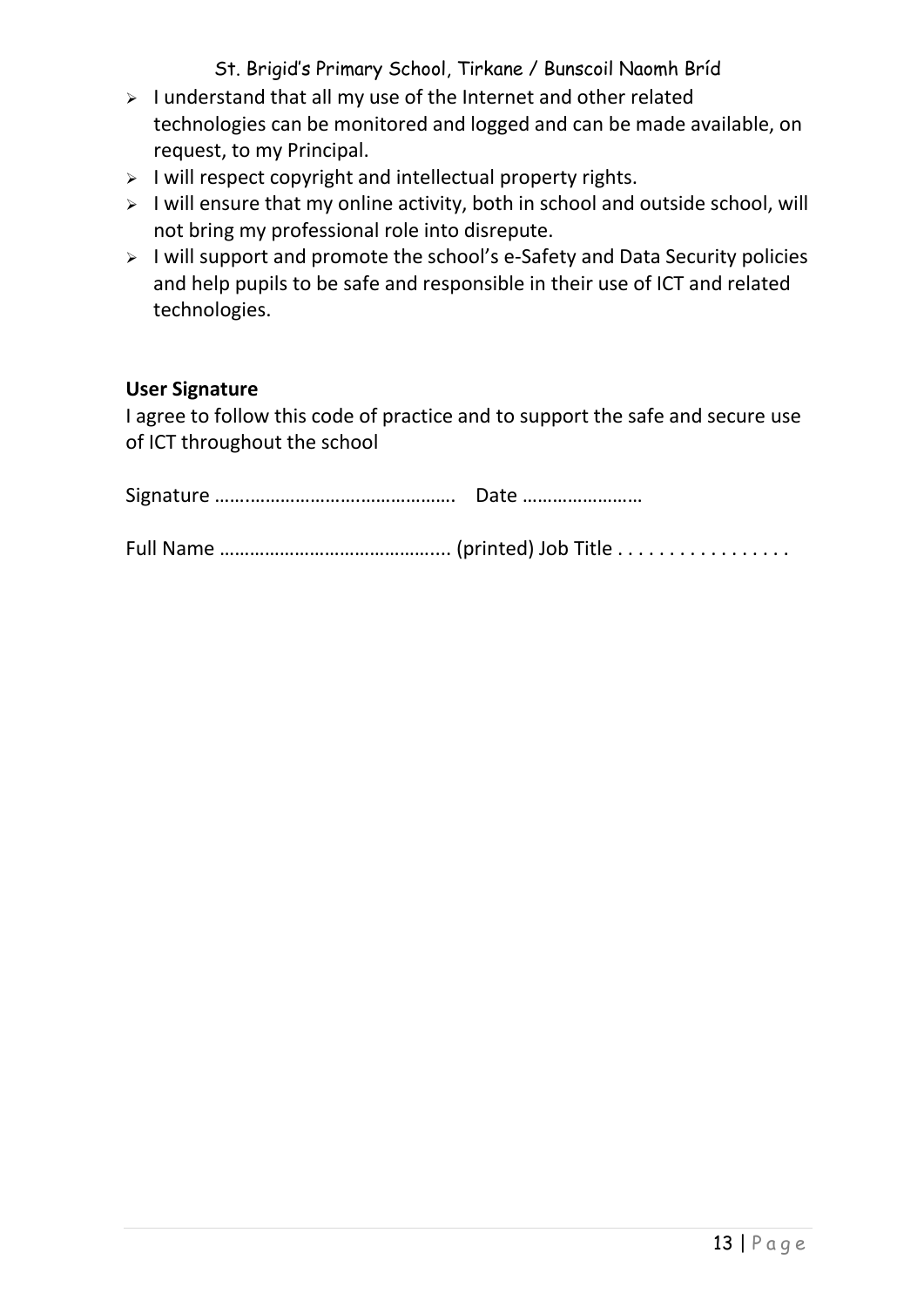Appendix 3

#### **Parental Agreement/Consent Letter**

Dear Parent/ Carer

As part of Information and Communications Technology programme we offer pupils supervised access to a *filtered* Internet service provided by C2k. Access to the Internet will enable pupils to explore and make appropriate use of many web sites that are of enormous educational benefit. They can also exchange messages with other Internet users throughout the world. However, in spite of the tremendous learning potential, you should be advised that some material accessible via the Internet may contain items that are illegal, defamatory, inaccurate or potentially offensive to some people.

In order to help minimise any risks, which might arise from Internet use, our Service provider C2k has installed filtering software which operates by blocking thousands of inappropriate web sites and by barring inappropriate items, terms and searches in both the Internet and e-mail. To further enhance safety, pupils will only use the Internet for educational purposes, under the supervision of a member of staff.

The school's rules for safe Internet use accompany this letter. Please read and discuss these with your child and return the slip at the bottom of this page. If you have any concerns or would like some explanation, please contact the ICT Co-ordinator or Principal.

 $-\frac{1}{2}$  . The contract of the contract of the contract of the contract of the contract of the contract of the contract of the contract of the contract of the contract of the contract of the contract of the contract of t

#### **Parent/ carer signature**

We have discussed this and ……………………………………..........(child name) agrees to follow the e-Safety rules and to support the safe use of ICT at St. Brigid's Primary School Trkane / Bunscoil Naomh Bríd.

Parent/ Carer Signature …….………………….………………………….

Date ………………………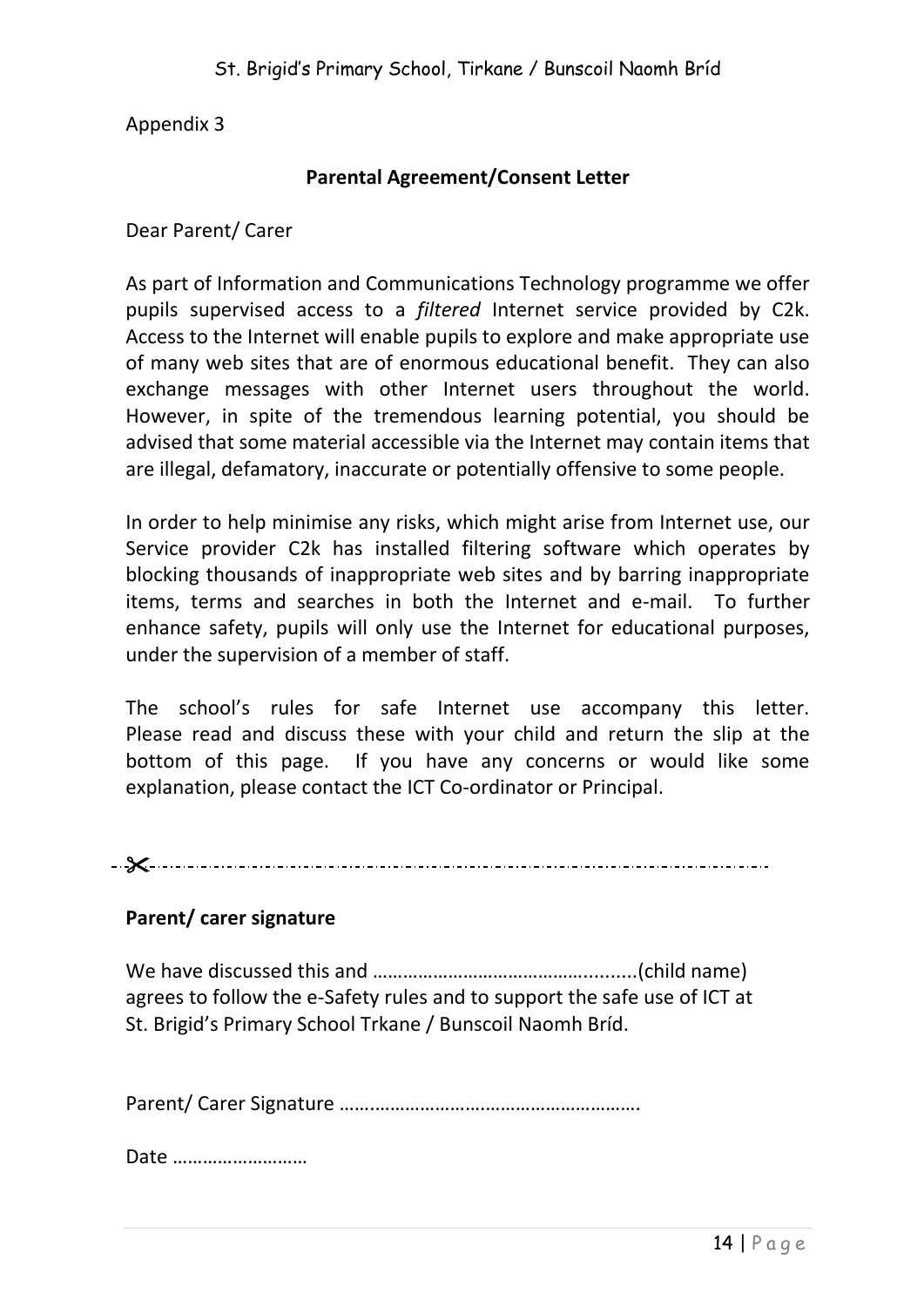# St. Brigid's Primary School, Tirkane / Bunscoil Naomh Bríd **Additional Advice for Parents with Internet Access at home**

- 1. A home computer with Internet access should be situated in a location where parents can monitor access to the Internet.
- 2. Parents should agree with their children suitable days/times for accessing the Internet.
- 3. Parents should discuss with their children the school rules for using the Internet and implement these at home. Parents and children should decide together when, how long and what constitutes appropriate use; Know the **SMART TIPS.**
- 4. Parents should get to know the sites their children visit and talk to them about what they are learning;
- 5. Parents should consider using appropriate Internet filtering software for blocking access to unsavoury materials. Further information is available from Parents' Information Network (address below);
- 6. It is not recommended that any child under 16 should be given unmonitored access to newsgroups or chat facilities;
- 7. Parents should ensure that they give their agreement before their children give out personal identifying information in any electronic communication on the Internet, such as a picture, an address, a phone number, the school name or financial information such as credit card or bank details. In this way they can protect their children and themselves from unwanted or unacceptable overtures from strangers, from unplanned expenditure and from fraud.
- 8. Parents should encourage their children not to respond to any unwelcome, unpleasant or abusive messages and to tell them if they receive any such messages or images. If the message comes from an Internet service connection provided by the school, they should immediately inform the school.

Further advice for parents is available from the following sources:

- [http://www.thinkuknow.co.uk T](http://www.thinkuknow.co.uk/)hinkuknow a mock cybercafé which uses online role-play to help children from 5 to 16+ explore a range of issues.
- [http://www.careforthefamily.org.uk/pdf/supportnet/InternetSafety.p](http://www.careforthefamily.org.uk/pdf/supportnet/InternetSafety.pdf) [df](http://www.careforthefamily.org.uk/pdf/supportnet/InternetSafety.pdf) Aimed at parents and carers, there is a great deal of very clear